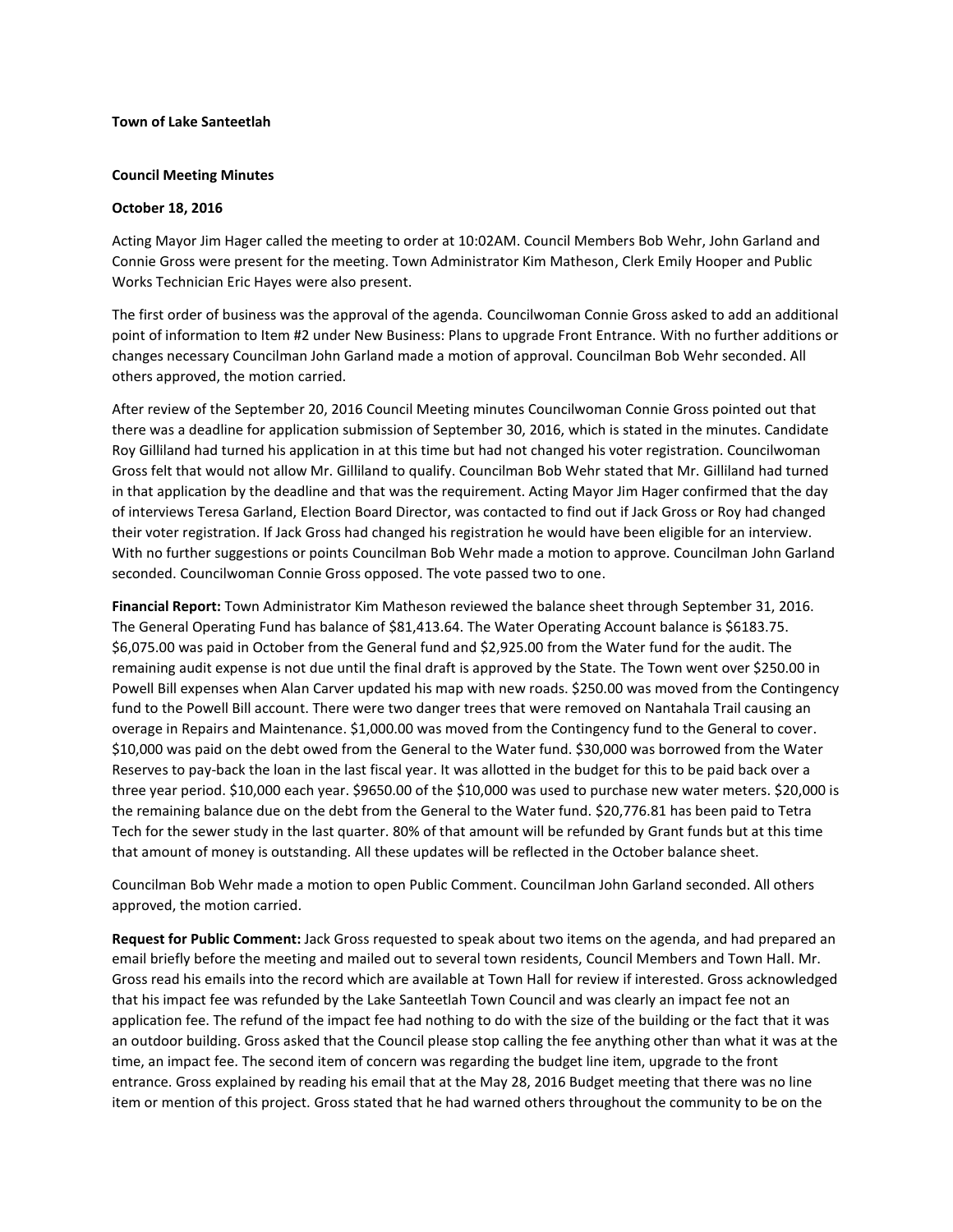lookout for such a project. Gross shared that the funds allotted for the front entrance could be used elsewhere on road maintenance or to purchase new water meters. The first appearance of the new budget which included the tax increase as well as the \$20,000 for the front entrance was sent in an email June 3, 2016. Gross feels that it would be a waste of tax dollars to spend that amount of money on an upgrade that even if built with "gold bricks" would not increase the property values of Lake Santeetlah homes. Gross stated that he could not "fathom any excuse for such actions."

Councilwoman Connie Gross responded by sharing her research and confirmed that the budget proposed on May 28, 2016 did not include a line item for the upgrade to the front entrance. An email sent by Jim Hager on May 20, 2016 did mention including a renovation to the front entrance in the budget however the attached budget did not have it listed as a line item at the time. At the May 28, 2016 meeting the renovation was not discussed. Councilwoman Gross reviewed the budget that was proposed line by line to verify there was no funds allotted for this project. On June 3, 2016 an email was sent that included the updated budget for the Council to view before adoption at the June Council meeting. Councilwoman Gross apologized to those present that she did not review the updated budget as she assumed there had been no changes other than the tax increase. Gross stated several times "I pray to God you didn't try to sneak this in." Gross stated that she researched minutes, tapes and emails for hours searching for any mention of this project being placed on the budget and other than the email on May 20, 2016 there were no other findings. Councilwoman Gross explained that she happen to drive up to the front entrance and find Acting Mayor Jim Hager and Councilman Bob Wehr meeting with contractors interested in the job. Gross stop to ask what was going on, but with three Council members present it institutes a meeting therefore she had to leave. At that time Councilwoman Gross became suspicious of what was going on. At the Planning Meeting on September 15, 2016 an item on the agenda was, plans to upgrade the front entrance. After the meeting Gross asked Hager where the money would come from to pay for the project and his reply was that the funds were allotted in the budget. Once again, Gross stated that she hoped this was not "snuck in" between the May Budget meeting and the adoption of the budget in June. Gross explained that the updated budget was put in an email with no explanation of changes and never discussed with all the board members. No letters, signs, no notification was received of the change prior to the adoption. Gross acknowledged the project may be a good idea however we have "bills to pay." Gross explained that she cannot imagine how this happened, it simply was not right and she would like to pull back her vote due to being unaware of this line item. Gross explained she had copies of her research available for anyone interested. There are copies of this information available at Town Hall as well.

Acting Mayor Jim Hager responded by pointing out pictures of the proposed entrance that were posted in Town Hall on June 16, 2016 for the public to view. Hager pointed out that the updated budget was sent out on June 3, 2016 for all Council Members to review before adoption that included the new line item. The budget was posted on the website as well for all those interested. Hager asked Gross if she failed to review the budget before voting on it.

Councilwoman Gross again apologized for voting on the budget as she assumed it was the same one displayed at the May 28<sup>th</sup> Budget Meeting.

Acting Mayor Jim Hager explained that the budget can be changed after the public hearing. The tax increase was added into the updated budget after the May 28<sup>th</sup> meeting as well.

Jack Gross pointed out that the public was notified of the tax increase by email after the Budget Meeting but prior to the adoption of the Budget but no mention of the front entrance renovations.

Councilwoman Connie Gross stated that from this point on she will be suspicious of everything that is talked about, wrote down, mentioned or discussed because of this action. Gross asked if she needed to become a private investigator to assure things are handled correctly.

Councilman Bob Wehr asked Gross if she had made the motion or seconded the approval of the budget.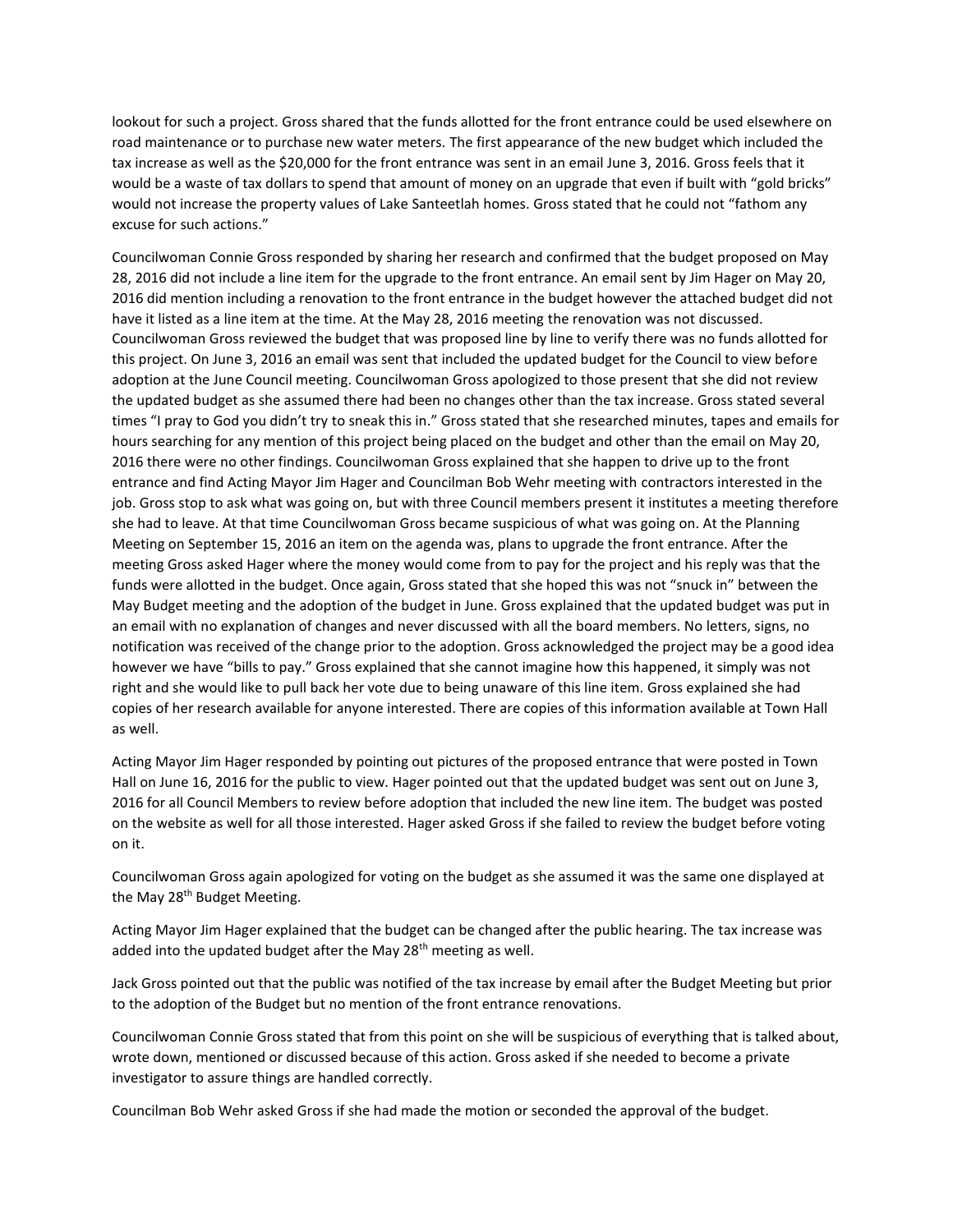Councilwoman Connie Gross responded again with an apology that she more than likely did one of the two but did so unaware of the changes.

Councilman Bob Wehr stated that as a fellow Councilman he trusted her to review the budget thoroughly prior to making a motion of approval.

Councilwoman Connie Gross explained that she voted, but trusted Acting Mayor Jim Hager not to try and sneak something like this in.

Town Administrator Kim Matheson reaffirmed that the changes to the budget were made immediately after the Public Hearing on May 28<sup>th</sup> and an updated copy was sent to all Council members and updated on the website. Matheson stated there was no comment or feedback from the Council or the public. The Town works with comments and suggestions from others and in this case there was none.

Marti Campbell asked for clarification regarding the May 28<sup>th</sup> Public Meeting held to discuss the budget, is the proposed budget a binding form at that time, can changes be made; is the budget simply displayed for review and discussion? Acting Mayor Jim Hager shared that the meeting is simply for public input on the budget proposed. Campbell reviewed that the budget was displayed for discussion, it can be changed; it in fact was changed. So what is the argument? The budget that was voted on is the budget the Town is run by and despite who noticed or didn't it was approved. Mrs. Campbell stated that she felt it was the Board Members responsibility to review the budget line by line prior to approval.

Jack Gross asked if the Council could go back and change the Budget at this time, after it had been approved and use the \$20,000 for other purposes.

Acting Mayor Jim Hager acknowledged that a budget amendment can be made at any time.

Jack Gross asked if we could use the money to pay back the Water Reserves what was owed from the General fund. The money could also be used to purchase water meters rather than taking out a loan for the whole amount.

Councilman Bob Wehr stated that it would be the Boards decision to make those changes.

Acting Mayor Jim Hager informed Mr. Gross that \$20,000 would not buy the remainder of the meters. The budget currently has money to repay the Water Reserves \$10,000 each year for the next three years. \$10,000 has already been paid this fiscal year.

Jack Gross suggested that we pay that loan off early rather than as planned.

Councilman Bob Wehr suggested that Councilwoman Connie Gross compose a proposal of exactly what she would like to see happen with the \$20,000 and the Council would bring her idea to a vote.

Jack Gross informed that he felt those that sent emails concerning items on the agenda should be read under public discussion. Roger Schilf sent an email to Town Hall regarding his views of the renovation but could not attend today's meeting.

Acting Mayor Jim Hager explained that Roger Schilf had been contacted to schedule a meeting concerning this matter.

Ron Zeunan stated that as elected officials they are trusted to perform the duties necessary. If others disagree with actions they have the right to form a petition to state their opinion, however as elected officials it is ultimately the Council's decision.

Councilwoman Connie Gross recognized once again that she did not like the fact that it was "snuck in" without discussion.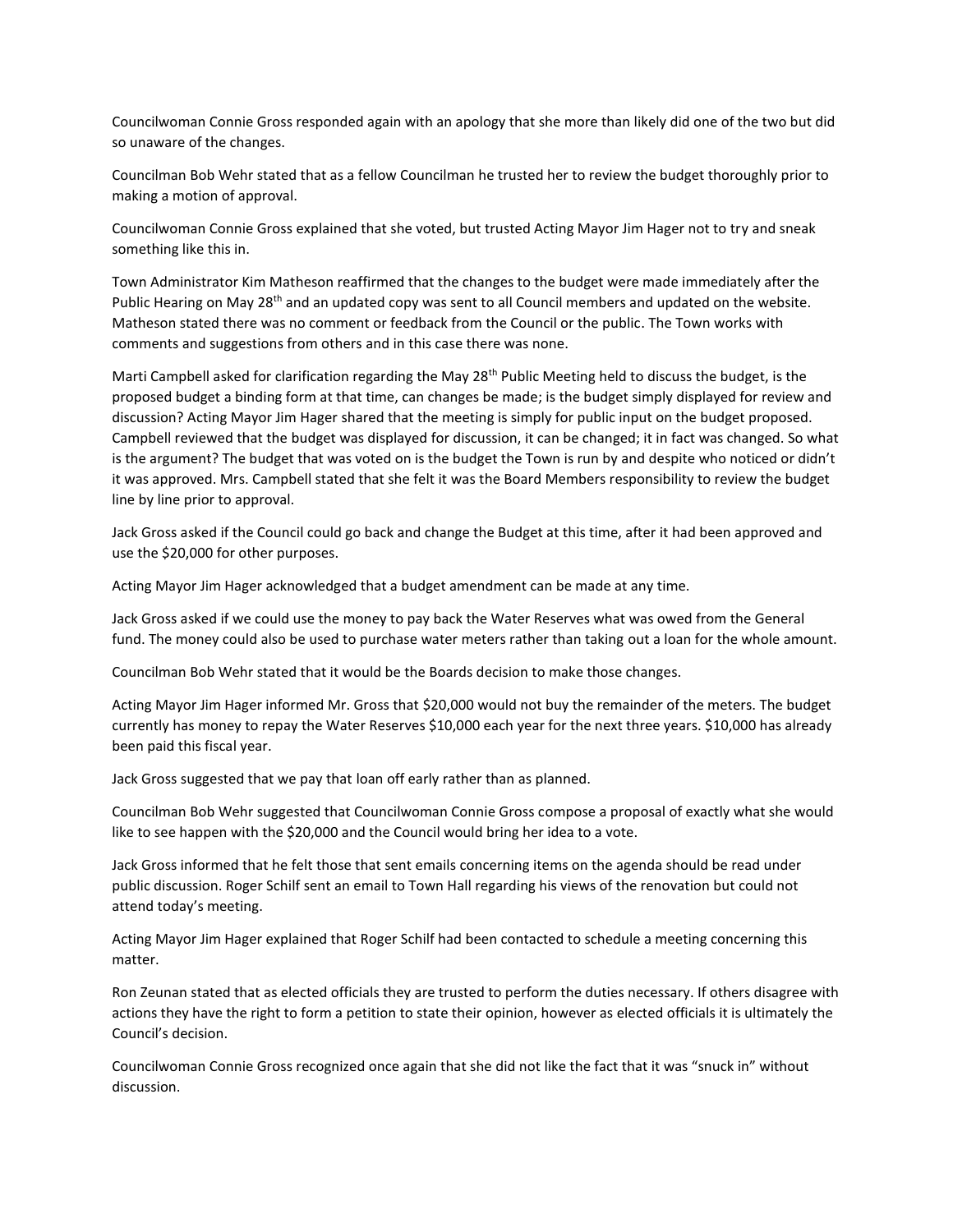Bill Campbell made a point regarding impact fees. Impact fees can be either kept or returned. If they are used for system improvements in a school, for example, the impact fees could be used in the classroom. The fees can be used the same way in a city or Town.

Jack Gross stated that you must first have the authority to collect such fees.

Councilwoman Connie Gross shared an email from Attorney Ellen Davis that suggested the Town of Lake Santeetlah change the name of the impact fees or follow the proper procedures to obtain the authority to collect impact fees. Gross acknowledged that this suggestion was never followed as the Town never got permission to collect impact fees. The Town did however change the name of the fee from an Impact fee to a Building Application Fee.

Councilman John Garland confirmed that the Town did not need the authority to collect application fees. As a contractor he has paid both impact fees and application fees. The name of the fee was changed years ago. Garland assured Gross that the name of the fee was an application fee at the time Jack Gross got his application. Mr. Gross stated that his refund received was labeled as an impact fee.

Bill Campbell asked that we move on and focus on current issues.

Councilman Bob Wehr explained his "dead horse" award in case those present were not aware. When someone in the meeting goes on and on about the same topic or past issues they are presented a dead horse award. Wehr presented Councilwoman Gross with a dead horse award today.

Councilwoman Gross accepted it proudly and acknowledged that it meant nothing to her.

Councilman Bob Wehr suggested we move on and discuss topics that were on today's agenda.

Councilman Bob Wehr made a motion to close Public Comment. Councilman John Garland seconded. All others approved. The motion carried.

# **Old Business**

**#1 Water Meter Purchase Follow-up:** Most meters within the Town are approximately 25 years old therefore there are more leaks and issues found at each read. The Council approved at the last Council Meeting to move forward with purchasing new automatic read meters. 50 water meters have been purchased at this time. 27 have been installed. Public Work Technician Eric Hayes is working as he can to install the new meters. Those that have bad valve's or damaged meter boxes are being replaced as he moves forward which makes the process slow. Certain meters are encased in asphalt and will require a backhoe to replace. Those meters will be flagged and replaced at one time to save cost on hiring an operator and backhoe for the job. The new meters will help to detect leaks on a daily/weekly basis rather than quarterly when the meters are read. Councilman Bob Wehr suggested that we proceed to purchase more meters so they may be installed while the weather is still fair. An interest rate of 3.58 has been received from United Community Bank. Councilman Bob Wehr made the motion to borrow up to \$50,000 for new meters, equipment and software. Councilman John Garland seconded. Councilwoman Connie Gross asked that the \$20,000 that was allotted for the front entrance upgrade be used towards meters so the loan could be less. Councilman John Garland clarified that the motion was worded "up to" and if the Town Council chose to use other funds for the meters the loan would be less otherwise \$50,000 would be authorized. All others approved. The motion carried.

Councilman Bob Wehr asked to speak just for a moment about emails sent to Town residents from other residents and not through Town Hall. Over the past few weeks there have been complaints received from some who are offended after receiving such emails. Councilman Wehr acknowledged that all mass emails should be sent through the authority of the Town and not an individual trying to further his/her cause. Councilwoman Connie Gross asked if the Constitution of the United States did not say everyone had a right to free speech. Councilman Wehr agreed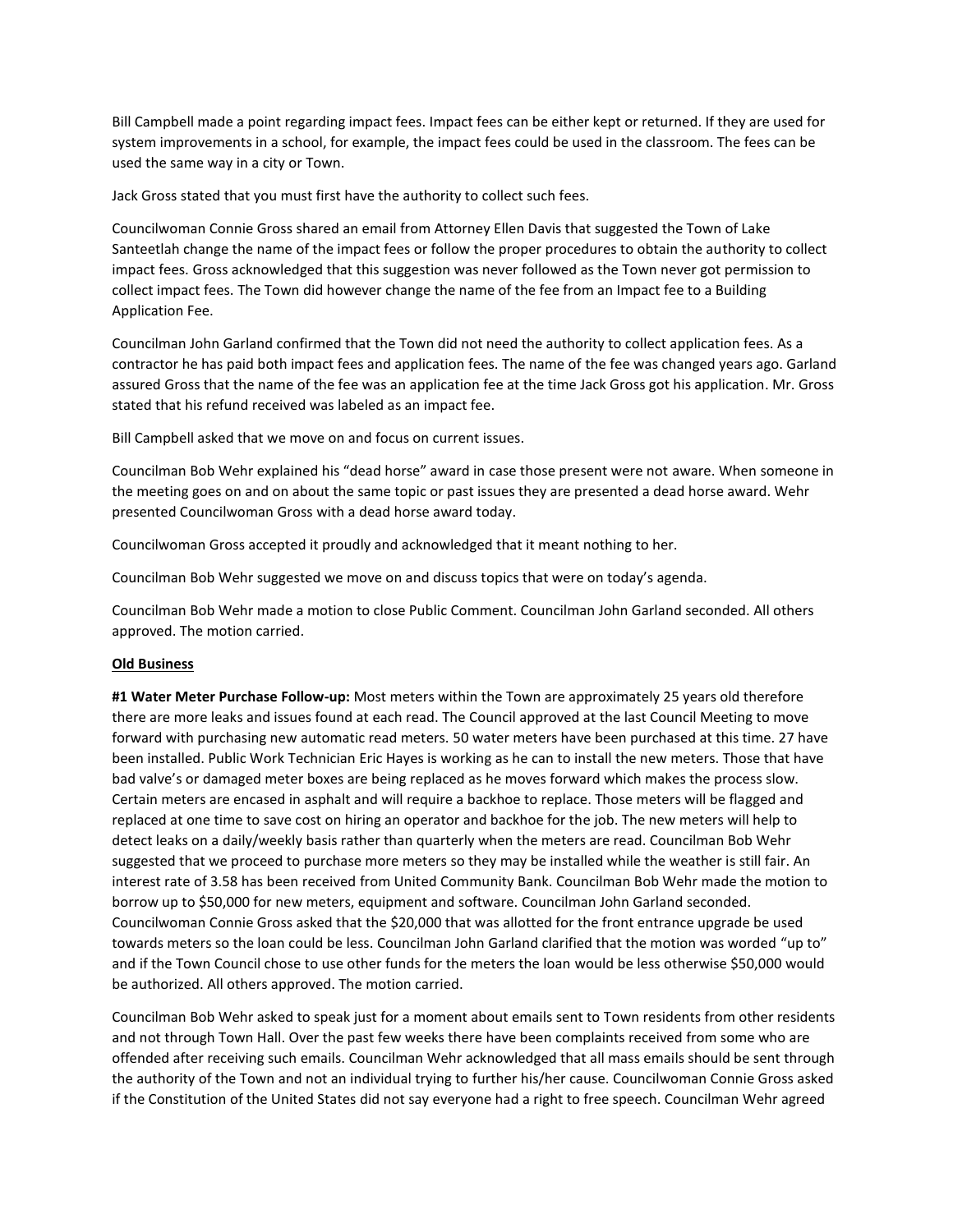however they also have a right to privacy. If the email address is in the Town Directory then it is public information. Wehr suggested that it may be in the best interest of the Town to place this item on the agenda next month.

Dick Eyestone made a point that in the future if there are changes after the Memorial Day budget is presented that an email goes out to all residents with the new Budget as well as explanation of changes in the email.

**#2 Petition for Audio Meetings on Town Website:** Dick Eyestone shared his research regarding the space that an audio would take up on the website. One minute of audio takes up five megabytes of space. Two meetings per month lasting approximately one hour per meeting would ultimately use 150GB. Councilman John Garland ask if this was an insignificant amount of space on today's websites. Acting Mayor Jim Hager confirmed that the IT specialist had confirmed that we have an unlimited amount of space and the audio recordings would not be an issue however the bigger issue is, do we want to air our "dirty laundry?" Councilwoman Connie Gross asked why he would consider the meetings "dirty laundry?" Acting Mayor Jim Hager explained that the official record of each meeting is the minutes. There are no laws that require the meetings be taped. An audio on the website would allow anyone to access and hear public comments which would keep some from voicing their opinion due to privacy. A copy of each meeting is available at Town Hall on CD for anyone interested for \$1.00 and no charge if a CD is provided. Councilman Bob Wehr asked Jack Gross for an update on how many signatures he had received on the petition. Gross explained it was on-going and approximately 22-23 had been signed at this time. Councilman John Garland asked what the process was to put the recordings on the website. IT Specialist, Justin Hager was able to show staff how the process would work and it is much the same as uploading a document. Resident Dick Eyestone shared that this could be approved on a trial basis and use a counter on the website to see how many times it is accessed. Acting Mayor Jim Hager confirmed that he had asked that question and the website can have a counter but not an individual link on the website. Jack Gross suggested that we observe the hits the website receives now on a regular basis and see if that number increases once the audios are placed on the site. Councilman Bob Wehr asked Town Administrator Kim Matheson how many requests were made on a regular basis for audio meetings. Matheson stated that Jack and Connie Gross were the only residents that ever ask for copies. Marti Campbell, asked if Town Council's in other areas posted audio meetings. Campbell stated that she had been on both sides in past job experience, creating minutes and is aware of the difference in minutes and discussion but questioned if this is a typical request in other areas. Jack Gross stated that some cities have live stream video of the meeting on the website for those who are unable to attend and make recordings available online. Campbell explained that she would have concerns with having the audio on the website for everyone to hear what she or others discussed during the meeting. It's seems personal. Ronald Zeunan asked why those who are not residents of Lake Santeetlah have the authority to receive the audio copies. Zeunan feels that if the audios were placed on the web there should be a password to access because what is discussed at Town meetings isn't "everyone's business." Zeunan explained, there is going to be "dirty laundry," it has to be brought out and discussed and not everyone should be able to hear it. Campbell acknowledged that statements could be taken and misused in some fashion. Linda Eyestone explained that she would be ashamed if her sister was aware of what was going on at the meetings and was opposed to posting the recordings on the website. Acting Mayor Jim Hager asked Mr. Gross if he would be surprised to know that there were more people opposed to the posting of the audios than those in favor. Mr. Gross stated that was only hear say. However there are signatures on file of 35 residents who are opposed. Mr. Gross was unaware of the survey. Councilwoman Connie Gross asked why the survey was not sent out to all Councilmembers. Mr. Gross stepped outside at the time and quietly informed his wife Connie to "drop it." Councilman John Garland acknowledged that this seems to be an unsettled issue and coming into the meeting he didn't see a problem with posting the audio's but after hearing the discussion it seemed that it may not be in the best interest of the Town. Councilman John Garland made a motion to table this item until the next meeting and receive input from more residents. Councilwoman Connie Gross seconded. All others approved. The motion carried.

**#3 Degarmo Refund Request:** Councilman Bob Wehr provided a brief overview of the Degarmo's request for refund. The Degarmo's have ask that their "impact" or application fee to be refunded in the amount of \$3,747.00.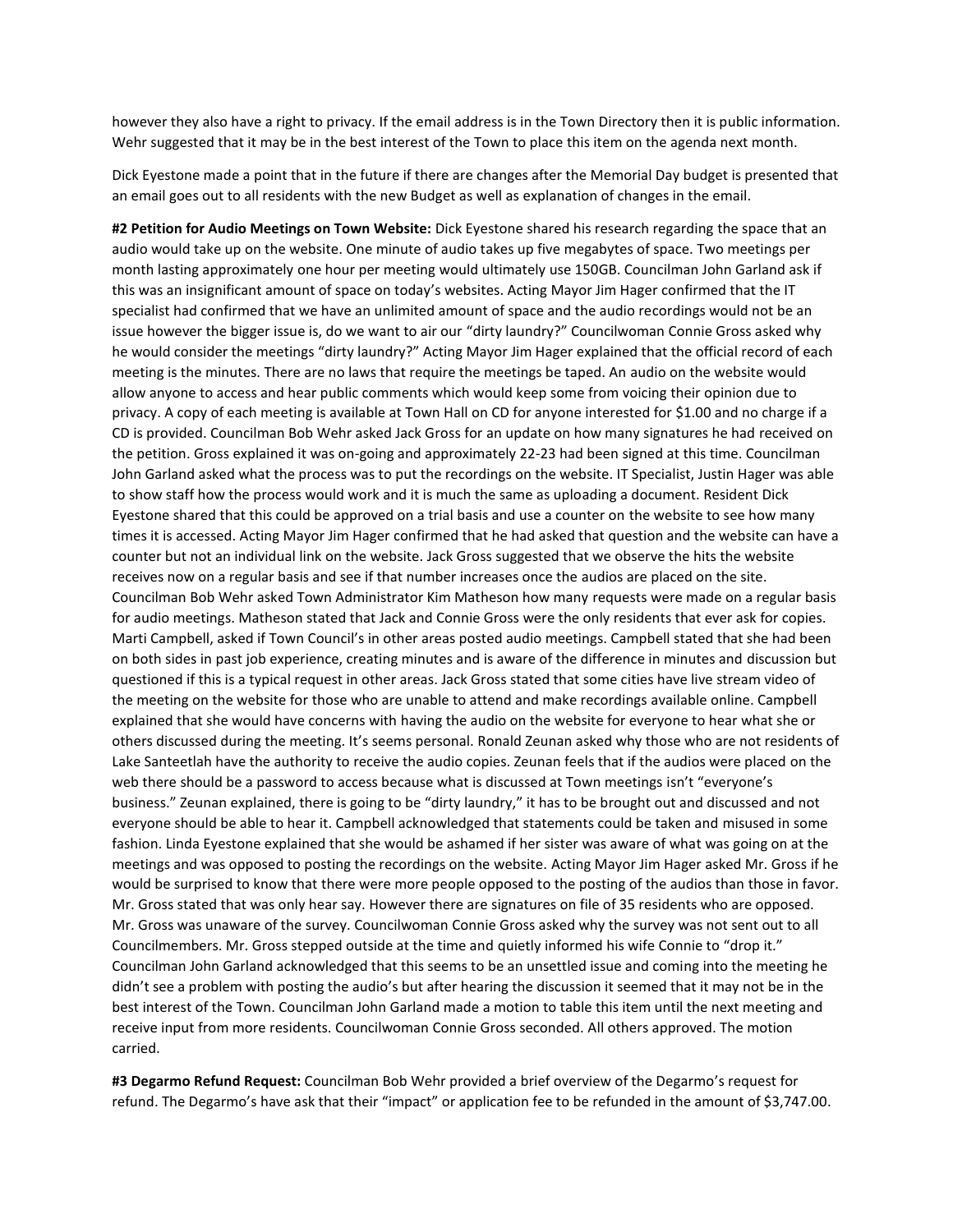In the past the Building Application Fee was called various things, Impact Fees, Building Permit and after being contested was officially named a Building Application Fee. Councilman John Garland recalled the first time the title of the fee was contested was when Roger Carlton built his home, which was several years prior to the Degarmo's who built in 2014. Mr. Carlton claimed that impact fees were illegal and his Contractor advised him to drop the issue and move on. Soon after that occurred the name of the Fee was changed to a Building Application Fee. When the Town was first established the Fee was called a Building Permit. Regardless Mr. Garland stated that as a Contractor he has paid all the fees despite the title. Basically, it is a fee that is collected to help with revenue to remove some of the tax burden off of residents. Jack Gross feels that the name of the application as of January 2015 was an Impact Fee. Councilman John Garland stated that the name had been changed prior to this date. Councilman Bob Wehr explained that the refund request was prompted by Mr. Gross as he had prompted Mr. Wehr's family when they were building to request such a refund due to illegal collection. Wehr suggests that there may be motive behind such actions. Ronald Zeunan asked how many residents had paid this fee in some form or the other. Wehr explained that every homeowner in Lake Santeetlah had paid a fee before building. Zeunan feels that this discussion should be dropped, and the request denied. Councilwoman Connie Gross stated that the Town had never received the proper authority to collect the fees. Councilman John Garland confirmed that there is no legislation needed to collect Building Application Fees. Acting Mayor Jim Hager presented a letter that has been reviewed and approved by Attorney Ellen Davis that will be mailed to the Degarmo's pending today's vote. Councilman John Garland made a motion to deny the refund request of the Degarmo's. Garland stated that this item was voted on approximately one year ago and denied at that time by the previous council and there seems to be no new evidence produced that qualifies for re-consideration. Councilman Bob Wehr seconded. Councilwoman Connie Gross opposed. The motion passed, two in favor with one opposed.

**#4 Decision of Specific Items for Rules for Local Government Boards:** The Town Council approved Fleming Bell's book, Suggested Rules for Local Government Boards in the September Council Meeting. There were specific items in the book that were identified and reviewed. Item #1, the order of the agenda will be remain the same with the Public Comment portion of the meeting at the beginning. Item #2, the Mayor will continue to vote only in the case of a tie. Item #3, If a chair becomes actively involved in a debate on a particular matter, the Mayor may designate another board member to officiate. Item #4, If a Council member asks to be removed from a vote. The Council will vote to approve that request. #5 The Mayor shall be considered a member of the board in determining the number on which a majority is based and in the counting the number of members actually present. Councilwoman Connie Gross made a motion to pass the items of review in the adopted rule book. Councilman John Garland seconded. All others approved. The motion passed.

## **New Business**

**#1 Contract Requirements for Security Officer & Contract Mowing/Schedule Committee Meeting:** A committee was formed at the Planning Meeting to review and discuss the contract requirements for both the Security Officer and Contract Mowing. The committee included, Mike Kelly, Stephanie Danforth and Connie Gross. The contracts for both the Security Officer and Contract Mowing expires April 17, 2017. Therefore any updates or changes made should be completed by the end of the year so the jobs can be put out to bid. Councilwoman Connie Gross will schedule a committee meeting within the next month and report to the Council in the November Meeting.

**#2 Plans to upgrade Front Entrance:** This item has been discussed at length in the public comment portion of the meeting. Any further discussion will be delayed until the fourth bid is received. There are currently three bids ranging from \$21,374.14 to \$25,900.00. A mass email will be sent seeking public input regarding the upgrade.

**#3 Check Signee in the case of Finance Officer Absence:** The bank signature cards will be updated including Councilman Wehr as a signee. The State Department of Treasury recommended that either the Finance or Assistant Finance Officer be one of the signatures on the checks in all cases. Therefore in the case of Hager's absence Wehr could sign along with one other Councilmember. The cards will be updated once a new Council Member has been approved and sworn in to fill the vacancy. The new member will be added as a signee as well.